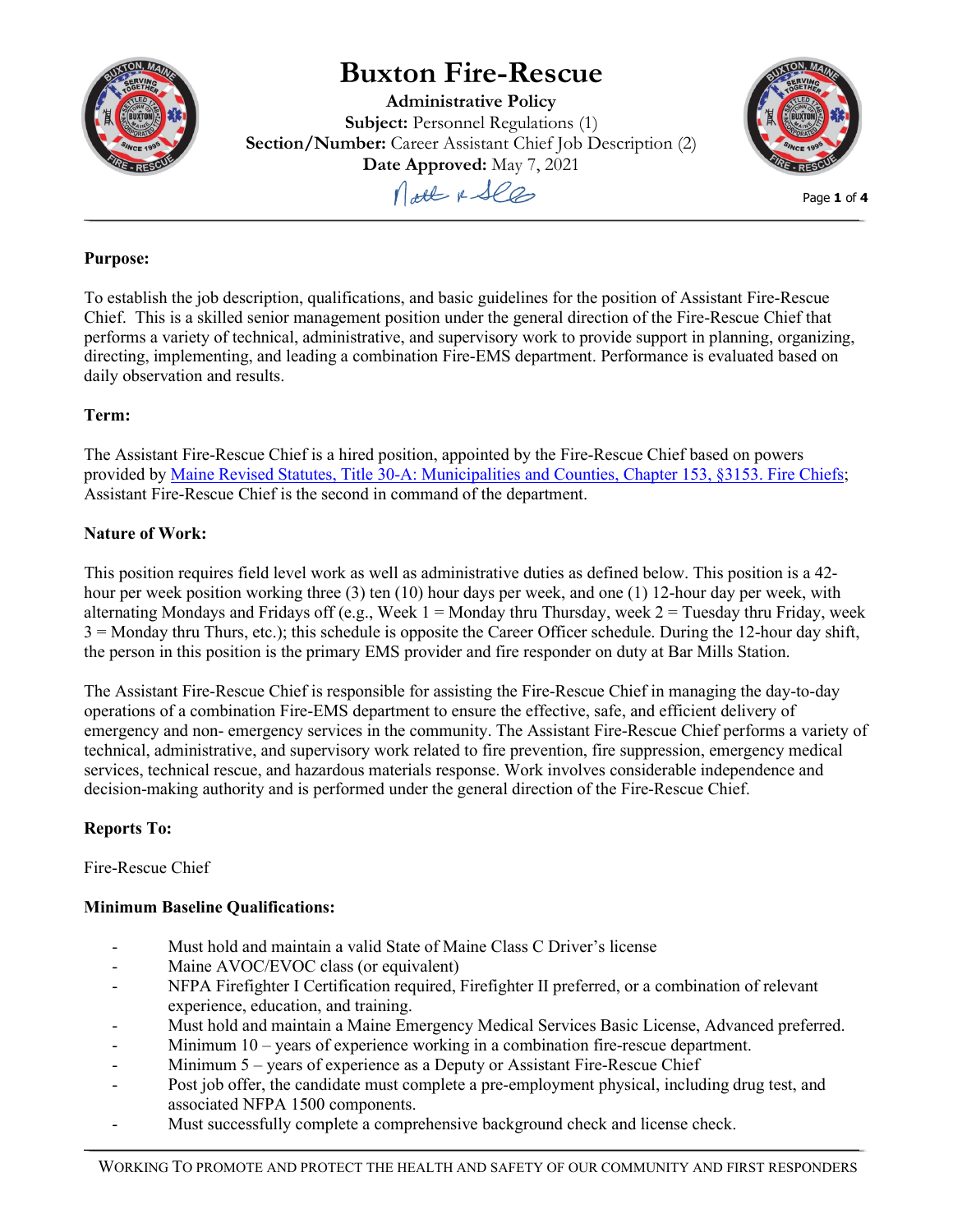#### **Educational/License Requirements:**

- Maintain Maine Emergency Medical Services Paramedic or Advance EMT, Basic EMT accepted.
- NFPA Fire Instructor I & II within  $1 \text{vear of hire}$ .
- NFPA Fire Officer I & II within  $2$  years of hire.
- Comply with all Department training requirements.

#### **Physical Requirements:**

Although this position is primarily a supervisory position working directly with firefighters and paramedics, the employee holding this position must meet the same physical demands of their subordinates. An employee in this position is expected to provide administrative support, patient care on medical calls, and carryout fire suppression activities, with priority given to emergency incidents.

The employee holding this position must maintain the ability to successfully pass a standardized physical ability test as determined by the Department's occupational healthcare provider. The frequency of exam is determined using a respiratory questionnaire as reviewed by the Department's occupational healthcare provider.

#### **Duties/Essential Functions:**

- Reports to an emergency scene and may assume any role in the incident command system, until relieved by the Chief.
- Possesses the necessary skills to effectively lead a dynamic and diverse organization and affect change to keep the department current and effective.
- Performs fire suppression activities as required, including but not limited to, assuming incident command, accountability, safety, suppression, ventilation, forcible entry, search & rescue overhaul, and firefighter rehabilitation.
- Provides primary patient assessment, treatment, and transport at the applicable EMS license level allowed by Maine EMS on any call for emergency medical service.
- Performs and/or supervises the job description duties and responsibilities of all subordinate firefighter and EMS personnel (within specified scope of practice).
- Exercises sound judgement with respect to all matters involving public and responder safety.
- Maintains departmental discipline, the conduct and general behavior of personnel.
- Works collaboratively with all department officers and personnel, specifically the paid-on-call staff to foster a collaborative relationship that keeps personnel engaged in fire and EMS work.
- Delegates authority to those subject to their command, commensurate with their duties, responsibilities, and abilities. Primary non-emergency responsibility is to the recruitment and retention of paid-on-call staff.
- Reviews, evaluates, develops, and implements programs, policies, and procedures for various departmental operations.
- Prepares and submits periodic reports to the Fire-Rescue Chief.
- Attends and chairs department meetings and officers' meetings.
- Assigns personnel, equipment, and apparatus to handle emergent and non-emergent incidents.
- Evaluates employee performance and conducts an annual performance review of assigned personnel.
- May act as the Fire-Rescue Chief/Emergency Management Director in their absence as assigned.
- Maintains confidentiality and satisfactory working relationships with employees, department officers, public officials, contractors, and the public.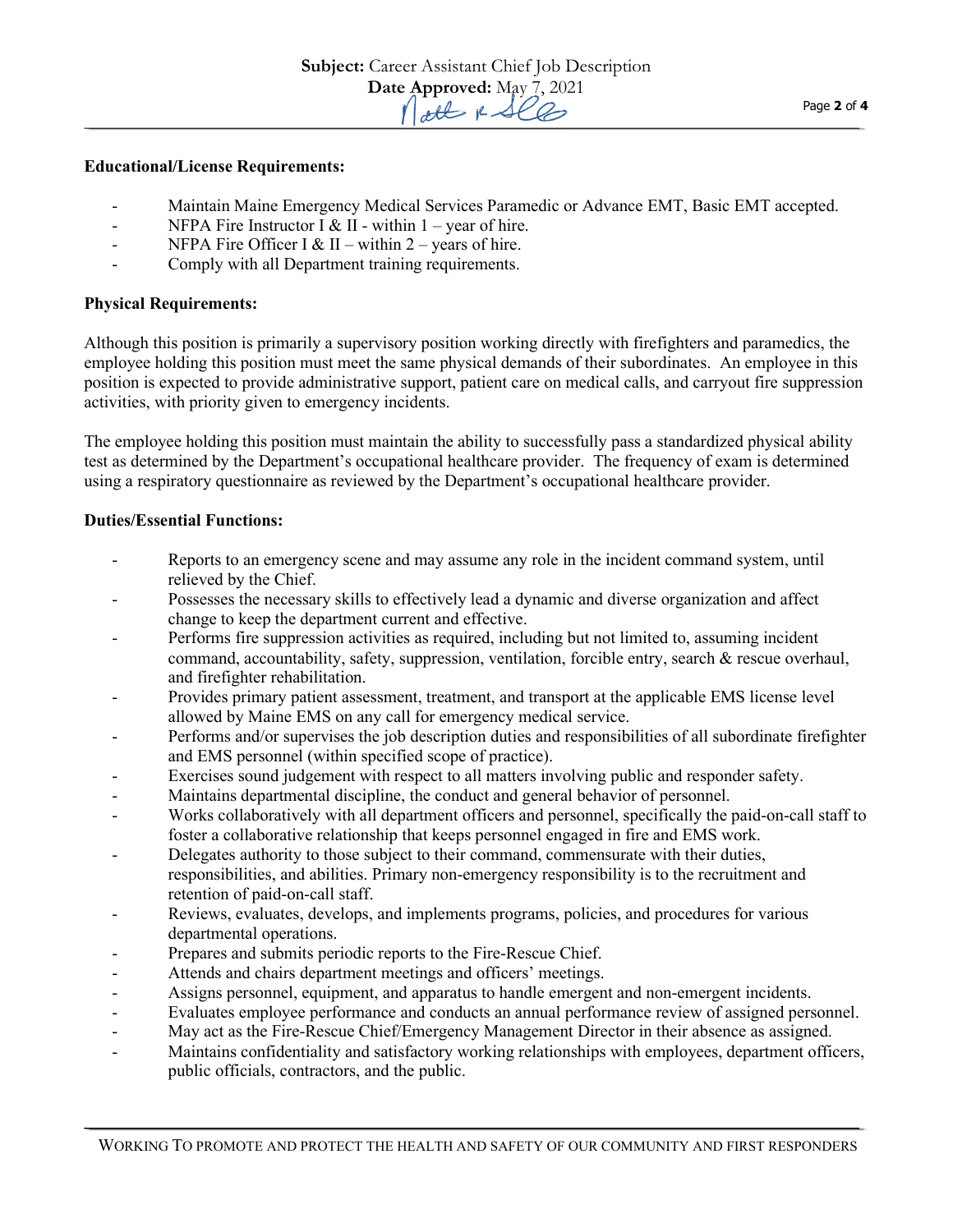#### **Priority Duties and Responsibilities:**

- Recruitment and Retention Program
	- $\circ$  Develops, administers, and maintains the department Recruitment & Retention Program including but not limited to the following:
	- o Develops, maintains, and carries out recruiting plans with assistance from department leadership.
	- o Works with the Bonny Eagle School District to create a pathway for students attending or who intend to participate in the Westbrook Regional Vocational Technical Centers Public Safety Program, to become members of BFR.
	- o Networks through fire service contacts, association memberships (e.g., Maine Fire Chiefs, York County Chiefs Association, York County EMA, etc.), trade groups, social media, and employees to attract new members to the department.
	- o Develops and tracks goals for the recruiting and hiring process.
	- o Coordinates and implements recruiting initiatives.
	- o Screens applicants to evaluate if they meet the position requirements and would be a good fit with the department and its membership.
	- o Conducts regular follow-up with line officers to determine the engagement of recruited employees and ensure closed loop communication regarding member probationary/training period.
- General Maintenance of Fire-Rescue Buildings, Apparatus, and Equipment:
	- o Coordinating building, apparatus and equipment repair and maintenance with Public Works and outside vendors, list includes (not limited to) the following:
		- **Annual hydraulic tool cleaning/maintenance**
		- Aerial ladder cleaning/maintenance/testing
		- Ground ladder cleaning/maintenance/testing
		- Annual pump service/pump test
		- Dry hydrant inspection/testing
		- Annual hose testing<br>• Breathing air mainte
		- Breathing air maintenance/air quality checks
		- Annual flow testing and periodic hydro testing for all cylinders
- Works in conjunction with the Fire-Rescue Chief, Career Officer, and Fire Training Captain to develop, coordinate, and deliver fire training classes for all employee classes. With an emphasis put on ensuring paid-on-call, per-diem, and career employees have equitable access to training/education.
- Develops, coordinates, and implements budgetary policy as directed by the Fire-Rescue Chief.

## **Competencies:**

- Familiarity with MS Office, Excel, Outlook and Word programs and specialized software including but not limited to: Emergency Reporting, Image Trend, and Aladtec.
- Thorough knowledge of, and proficiency in, modern firefighting methods and equipment.
- Thorough knowledge of, and proficiency in, EMS best practices, methods, and equipment.
- Knowledge and use of department standard operating guidelines and administrative policies.
- Ability to analyze situations correctly and quickly and to adopt effective courses of action, giving regard to surrounding hazards and conditions.
- Ability to effectively plan, assign, and direct the work of subordinate employees in non-emergency and emergency conditions; and demonstrated excellent oral and written communication skills.
- Proficient in the operation of all departmental equipment/apparatus.